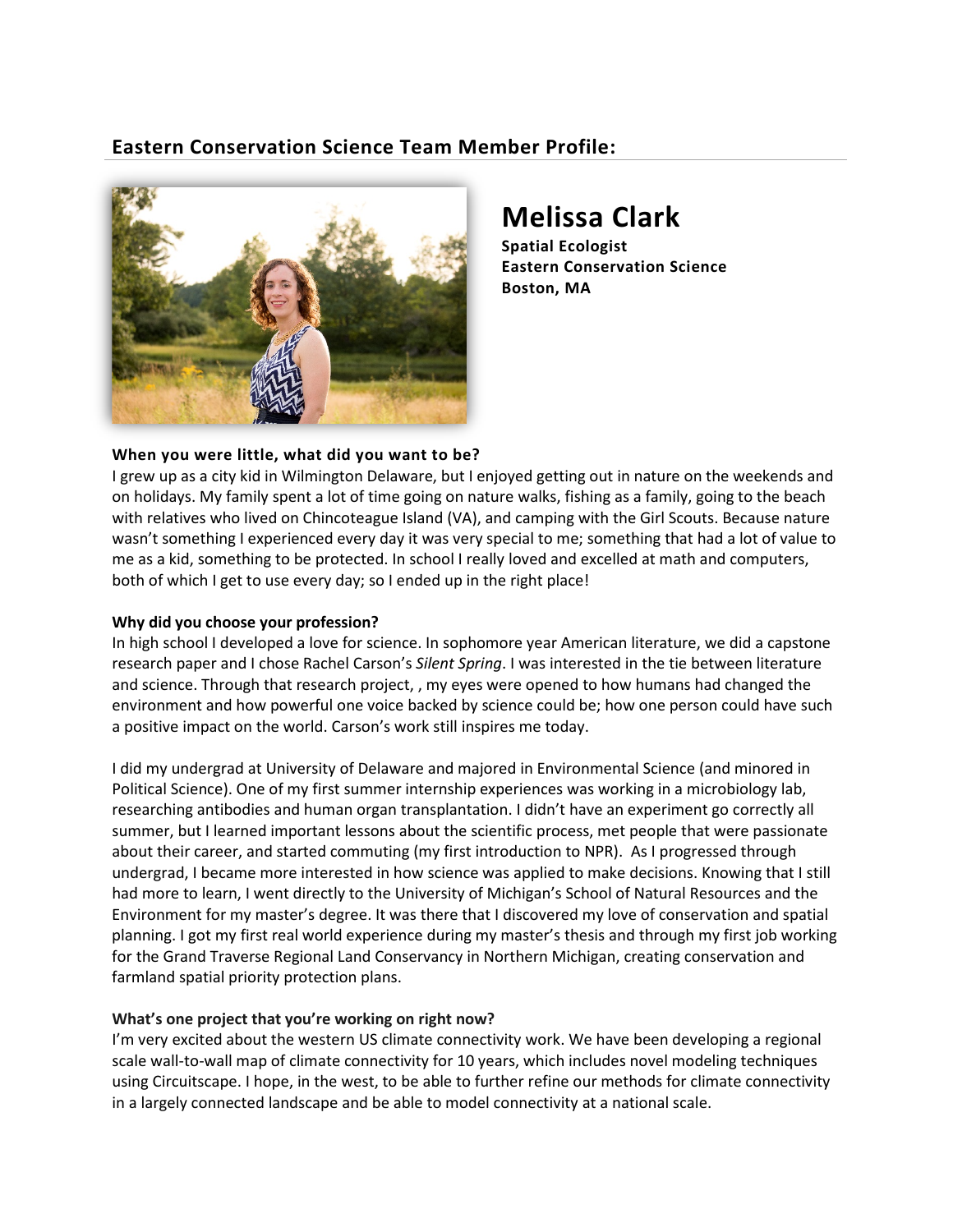#### **What was an accomplishment from last year that you're proud of?**

I recently started the PhD program at the University of New Hampshire in Natural Resources. I am taking classes where I want to increase my knowledge and skills, and my overall goal is to become more proficient in leading research and publishing efforts. Hopefully, there is a fair amount of overlap between my dissertation research and my work at TNC. It is taxing going to school part-time, working full-time, and maintaining a family life balance, but this new challenge is so far very interesting and intellectually stimulating.

#### **How do you spend your free time?**



When I get some time to myself, especially now that the kids are getting older, I try to carve out time for exercise, which is good both mentally and physically. I don't have a lot of hand-eye coordination, so I tend to stick with endurance sports: running, cross-country skiing, and rowing. Over the winter, I've been working on running longer distances, which I haven't done since before kids. Now that the weather is getting warmer, I'm looking forward to rowing crew again with my rowing club, Great Bay Rowing. There is something magical about being on the water at dawn, with a group of friends all working towards the shared goal of moving with the most power

through the water. Every move is precise and needs to be made as a team. It is both physical and mental and helps center my day.

#### **Tell us about your favorite thing/s to do with your family.**

My wife, Meghan, and I have two kids, Jack (8) and Beatrix (6). As a family we enjoy local short hikes and geocaching, and we get out a couple times while the weather is warmer for longer hikes in the White Mountains. Neither of my kids are big talkers, but we have found that as they hike we have great conversations and learn a lot about their world.

One of the cool things about kids as they get older is they develop their own hobbies and interests. I enjoy following them on their passions. Over the fall, I spent a lot of time learning about football with Jack (Go Patriots!). Beatrix is a little fish and the youngest member of the Oyster River Otters swim team. I join her during her meets on deck as a meet stroke and turn official. Also, this winter, we started skiing as a family every Sunday. It was so great to see the kids develop from novice to confident skiers… now much better than I am… happily conquering black diamonds.